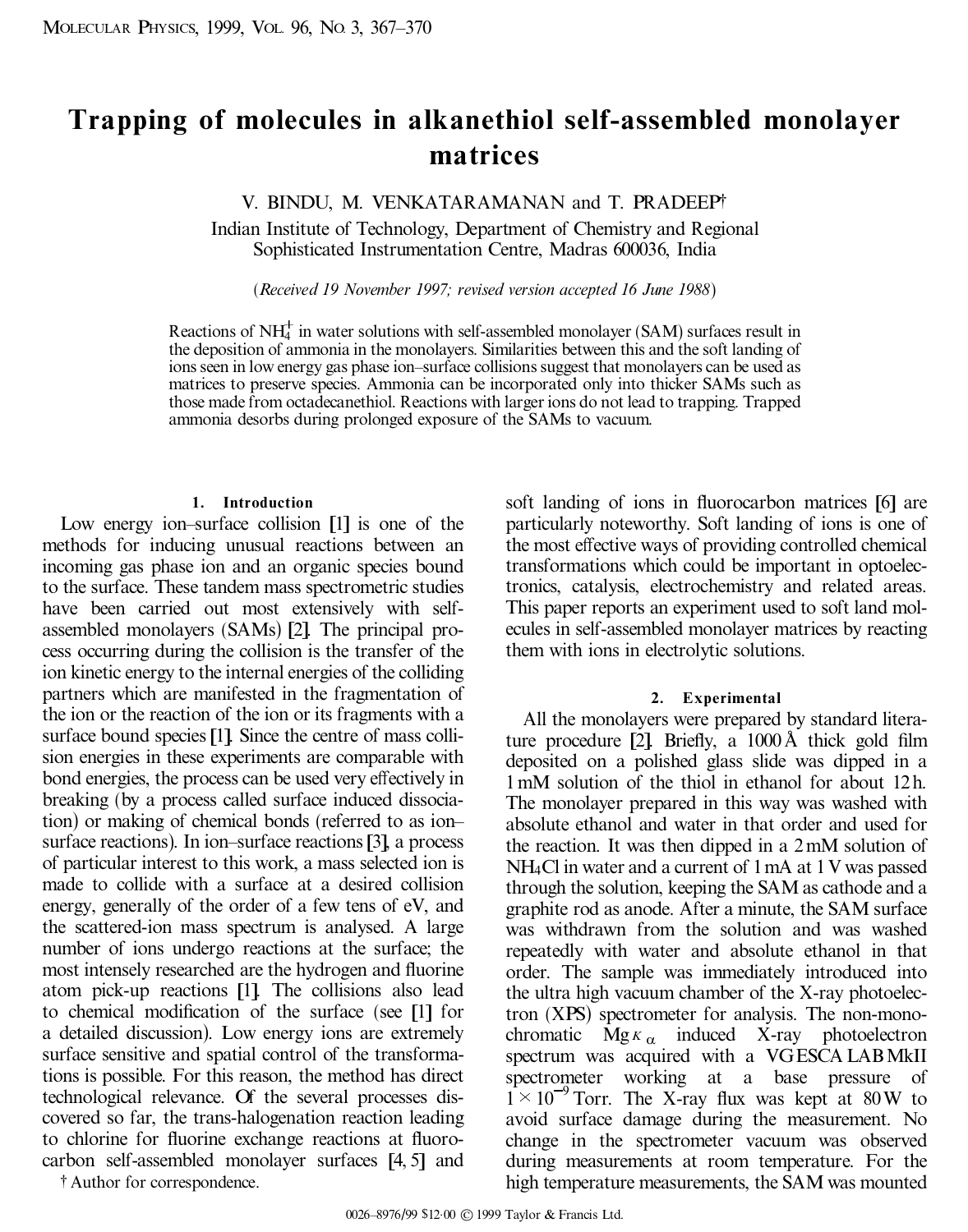on a heatable stub and the temperature was varied by resistive heating. All the spectra were averages of 20 scans. The spectrometer was operated at pass energies in the range  $20-100$  eV. The binding energies are referenced to the  $Au4f_{7/2}$  peak at 84.0 eV.

## **3. Results and analysis**

The use of XPS in the characterization of SAMs is well documented  $[7–10]$ . A typical photoelectron spectrum of the monolayer shows features due to the alkanethiol and the underlying gold. Within the detection limit of XPS, contaminants were not detected. The XPS spectrum of the reacted SAM shows the appear ance of a single peak in the N  $\alpha$  satisfy 1). A binding energy of 399.0 eV is observed for aliphatic amines, adsorbed ammonia, etc. [11]. This peak dis appears completely for samples kept in a vacuum for more than a few days. It also does not show up for samples stored in the laboratory for a couple of days and introduced into the vacuum chamber later. The sample shows a peak at 532.0 eV binding energy (BE) due to reaction of the ionized SAMwith the solvent that is present even after prolonged exposure to vacuum[12]. The S2p signal remains at 162.5eV, just as in the original monolayer, indicative of the  $Au<sup>+</sup>S<sup>-</sup>$  thiolate char-



Figure 1. N1s region of the X-ray photoelectron spectra of (i) octadecanethiol SAM before reaction, (ii) octadecane-, (iii) dodecane-, (iv) octane- and (v) butanethiol SAMs after reaction with  $\text{NH}_4^+$  in water. Note that N 1s intensity is seen only in octadecane and dodecane SAMs after the reaction.

acteristic of the SAM  $[7, 8]$  (figure 2). Temperature dependent measurements show that the N1s signal dis appears before the desorption temperature of the SAM (around  $150^{\circ}$ C), thereafter no N 1s peak is seen. No N 1s intensity is seen upon cooling the surface back to room temperature or for a SAM just dipped in NH4Cl solution, showing that the N1s peak is not due to physi sorption or due to deposition of ammonium ions from solution or due to contamination from the vacuum chamber. It may be noted that SAMs have very little surface energy, and adsorption on them does not occur as with a bare Au surface [10]. No change in any region of the SAMwas seen upon exposure to anions and there was no emergence of new peaks.

Experiments were performed in which the chain length of the SAMwas varied. In these studies involving butane-, octane-, dodecane- and octadecanethiol SAMs, the N1s intensity was found only in octadecane and dodecane SAMs (figure 1). No N1s intensity was observed for reactions with solutions of tetramethyl, tetraethyl and tetrabutyl ammonium ions. However, a new peak at 532 eV is observed in all the cases. Reaction with triphenyl phosphonium ion did not show any phos phorus intensity. Both of these suggest the importance of the size of the ions in the observed reactions, a



Figure 2. The S2p region of (i) octadecanethiol SAM before reaction, (ii) octadecane-, (iii) dodecane-, (iv) octane- and (v) butanethiol SAMs after reaction with  $\text{NH}_4^+$  in water. There is no observable change in the intensity or peak shape between the spectra.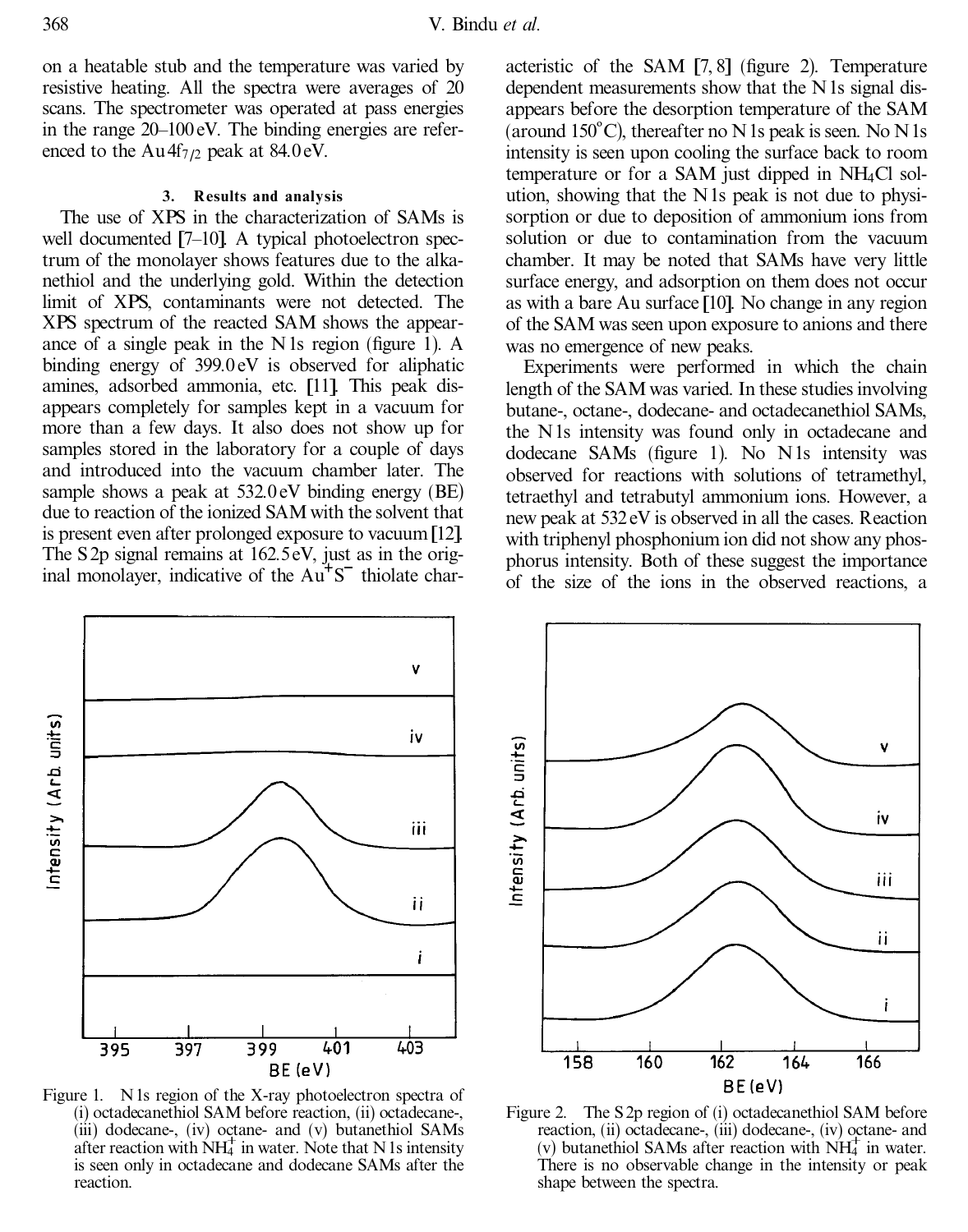conclusion supported by gas phase soft landing experi ments [6].

The above results suggest that nitrogenous species can be deposited at the hydrocarbon surface as a result of reaction with ions in solution. The fact that the peak disappears upon prolonged exposure to vacuum and upon exposure to the atmosphere for a few days supports the suggestion that this is due to deposition of  $NH<sub>3</sub>$  in the SAM matrix. The disappearance of N1s during heating also supports the same conclusion. Additional support for the foregoing comes from the surface coverage, which is estimated to be  $2 \times 10^{14}$  atoms cm<sup>-2</sup>, corresponding to less than approximately one nitrogen atom per alkyl chain, assuming a near neighbour distance of  $7\text{\AA}$  between the alkyl chains [13]. This estimate was made by taking the N1s to S2p atomic cross-section ratio to be 1.24 and the attenuation of S2p intensity due to the overlayer to be 30%. An attenuation length of 80 Å for the S2p photoelectrons [14] and a SAM thickness of  $25 \text{ Å}$  was assumed. In a separate experiment in which an increased exposure time was employed, no increased N1s intensity was observed, indicating satu rated coverage, which again supports soft landing. A larger deposition density may not be possible since the ion is approaching the surface with thermal energy, and deeper penetration is unlikely. Electrochemical experi ments on SAMs also suggest that ion penetration is negligible [15].

It is proposed that the ion approaching the SAM surface undergoes electron transfer with the alkyl chain [1]. Electron transfer at the SAM-electrolyte interface has been researched intensively in the recent past [16]. The general belief is that tunnelling from the surface is the most probable pathway, although involvement of the adlayer is important. The soft landing experiment reported here may occur via electron transfer, which is one of the possible mechanisms reported in the gas phase ion-surface reactions [1]. Upon ion-surface encounter in the gas phase, electron transfer from the surface leads to the formation of an ionized surface (alkyl chain in the case of a SAM), which can undergo fragmentation subsequently. The fragmented surface species may react with the neutralized projectile (due to electron transfer from the surface) or its fragments, leading to ion-surface reaction products in the gas phase while the radical at the surface can react with the neutralized ion or its fragment leading to a chemically modi fied surface. While electron transfer occurs in this process, there is also another ion-surface reaction channel without electron transfer in which the reaction occurs via a concerted pathway [3]. It is important to mention also that the ion-surface reaction mechanism and surface modification outlined above can be a singlestep event without involving charge separation[1]. It has

been shown that the ion-surface encounter leads to deposition of ions and neutrals at the SAM [17]. In cases where deposition is observed, there have been reports of an ion-surface reaction. Upon ion-surface interaction in the electrolytic solution, electron transfer can lead to ionized organic species, and a reaction between the neutralized ion and the ionized surface can occur just as in the case of a gas phase ion-surface collision; however, momentum transfer leading to fragmentation is not a critical event. It is important to note that the neutralized projectile can get buried in the SAM matrix just as reported earlier  $[6, 17]$ , and the N1s signal is attributed to this. The ionized organic surface species can become neutralized subsequently, as electron trans port exists between the underlying substrate and the organic chain. Longer monolayers may only permit this entrapment since the monolayer assembly is more complete in them and therefore we see no N1s in lower SAMs. The entrapment is feasible only if the ion size is small, and we do not see this phenomenon with triphe nylphosphonium and tetramethylammonium ions. Electron transfer can occur over a larger distance, and there is also an opportunity for the ion at the surface to react with the solvent molecule because of both their large concentration and their proximity to the surface. In fact this does happen, and this is attributed to the cause of the O1s intensity [12].

Trapping species in inert matrices is the central pro cess in all the various forms of matrix isolation spectro scopy. The principal difference between this and the experiment here is that the matrix is a monolayer of a few tens of angstroms in thickness. Since the deposition is effected in solution, it is likely that the trapping is confined to the very top of the surface. Therefore, the trapped species form much less than a monolayer in surface coverage. Diffusion of these species within the monolayer will be an interesting theme of investigation. It may be noted that in low energy ion-surface collision. It was shown that  $I^+$  can be deposited in fluorocarbon monolayers, and subsequent reactions confirmed the presence of  $I_2$  in the surface, indicating motion of ions in the matrix and reactions between them [17].

## **4. Conclusion**

This experiment has demonstrated the use of monolayers as matrices for solution phase experiments. The study also supports the proposition of electron transfer in ion-S surface interaction. The results presented here imply that it is possible to avoid sophisticated methods such as mass selected low energy ion-surface collisions to trap species in molecular surfaces, at least in certain instances. The spectroscopy of such trapped species will be interesting, although difficult owing to the low concentration of the species concerned. Monolayers with